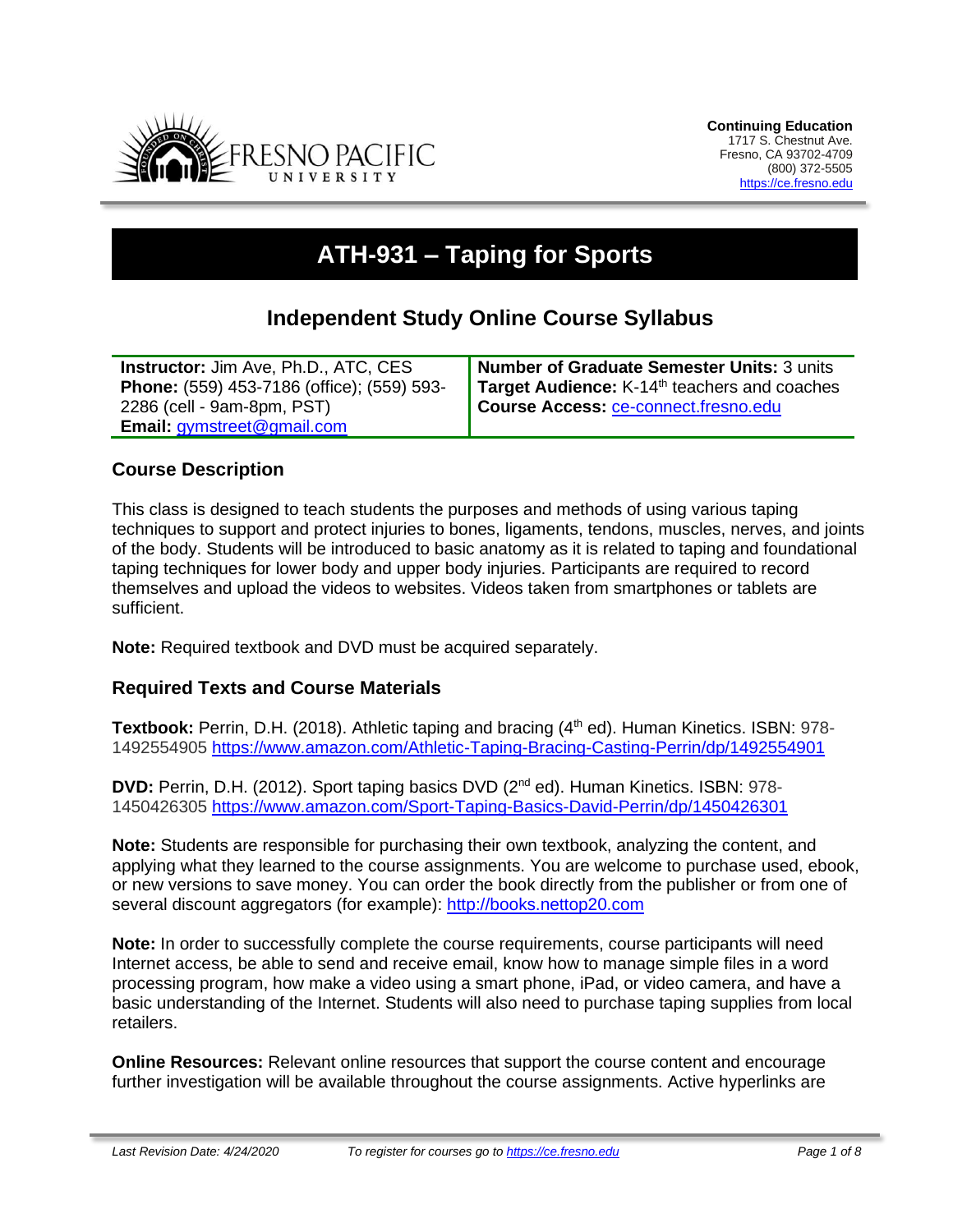utilized throughout the course and will link to the appropriate information when clicked. These include videos, podcasts, worksheets, online activities, journal articles and other resources.

**Moodle:** Moodle is a web-based learning management system used to support flexible teaching and learning in both face-to-face and distance courses (e-learning). [https://moodle.org](https://moodle.org/) // <https://moodle.org/demo> // [https://docs.moodle.org](https://docs.moodle.org/)

### **Course Dates**

Self-paced; students may enroll at any time and take up to one year, from the date of registration, to complete assignments. Students may complete assignments in no less than three weeks for a 3 unit course (one week per unit).

### **National Standards Addressed in This Course**

### **National Board for Professional Teaching Standards (NBPTS)**

[\(http://www.nbpts.org/standards-five-core-propositions/\)](http://www.nbpts.org/standards-five-core-propositions/)

First published in 1989 and updated in 2016, *[What Teachers Should Know and Be Able to Do](http://www.accomplishedteacher.org/)* articulates the National Board's Five Core Propositions for teaching. The Five Core Propositions comparable to medicine's Hippocratic Oath — set forth the profession's vision for accomplished teaching. Together, the propositions form the basis of all National Board Standards and the foundation for National Board Certification. Course assignments have been designed so students can demonstrate excellence against these professional teaching standards whenever possible.

- Proposition 1: Teachers are committed to students and their learning
- Proposition 2: Teachers know the subject they teach and how to teach those subjects to students
- Proposition 3: Teachers are responsible for managing and monitoring student learning
- Proposition 4: Teachers think systematically about their practice and learn from experience
- Proposition 5: Teachers are members of learning communities

#### **National Associations for Sport and Physical Education's (NASPE) National Standards for Sport Coaches** [\(https://www.shapeamerica.org/standards/coaching/\)](https://www.shapeamerica.org/standards/coaching/)

• Develop a Safe Sport Environment Core Responsibilities 4, Standards 12-20

### **Continuing Education Program Student Learning Outcomes**

| CE <sub>1</sub> | Demonstrate proficient written communication by articulating a clear focus,<br>synthesizing arguments, and utilizing standard formats in order to inform and<br>persuade others, and present information applicable to targeted use. |
|-----------------|--------------------------------------------------------------------------------------------------------------------------------------------------------------------------------------------------------------------------------------|
| CE <sub>2</sub> | Demonstrate comprehension of content-specific knowledge and the ability to apply it<br>in theoretical, personal, professional, or societal contexts.                                                                                 |
| CE <sub>3</sub> | Reflect on their personal and professional growth and provide evidence of how such<br>reflection is utilized to manage personal and professional improvement.                                                                        |
| CE <sub>4</sub> | Apply critical thinking competencies by generating probing questions, recognizing<br>underlying assumptions, interpreting and evaluating relevant information, and<br>applying their understandings to the professional setting.     |
| CE <sub>5</sub> | Reflect on values that inspire high standards of professional and ethical behavior as<br>they pursue excellence in applying new learning to their chosen field.                                                                      |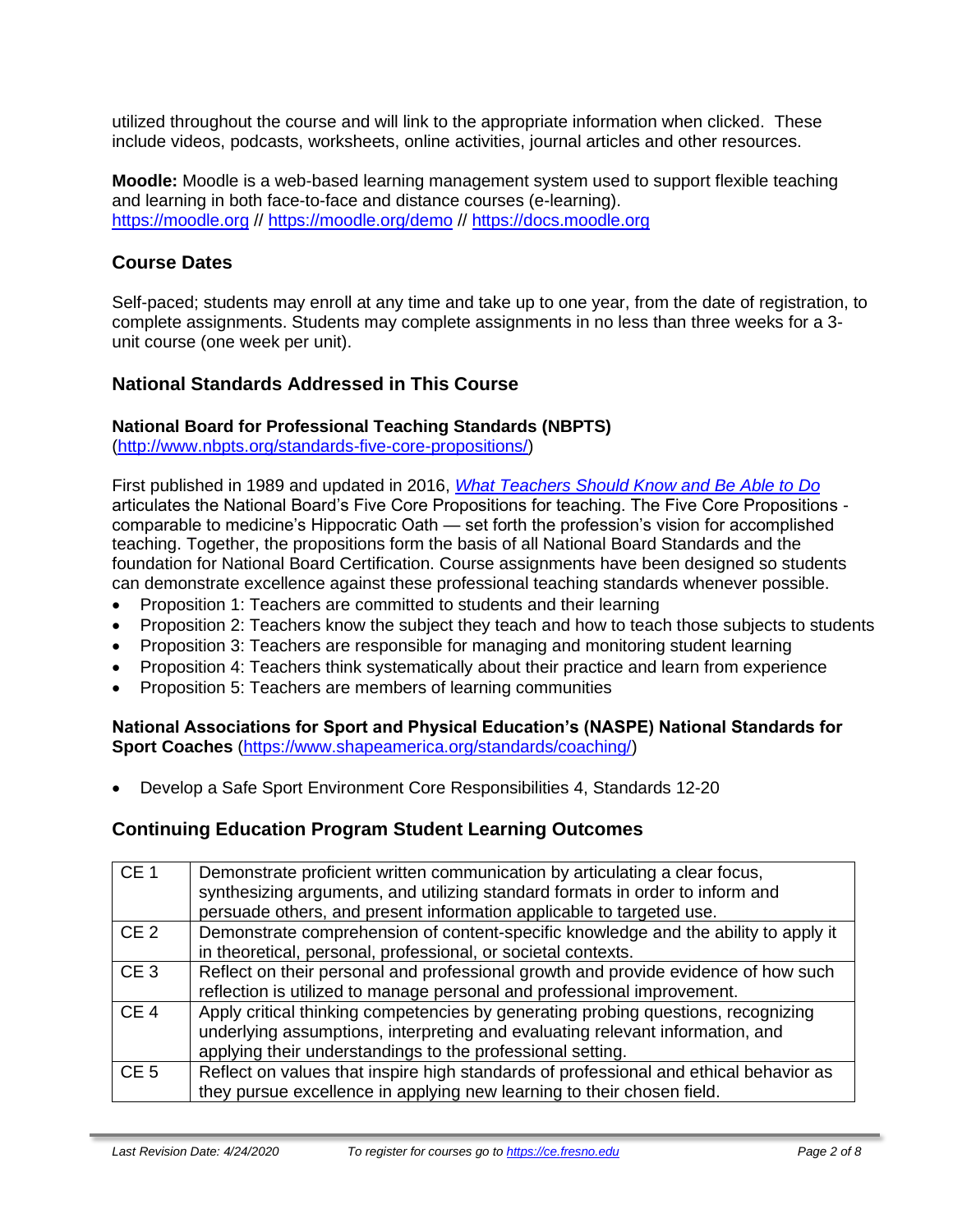| CE <sub>6</sub> | Identify information needed in order to fully understand a topic or task, organize that |
|-----------------|-----------------------------------------------------------------------------------------|
|                 | information, identify the best sources of information for a given enquiry, locate and   |
|                 | critically evaluate sources, and accurately and effectively share that information.     |

## **Student Learning Outcomes (SLOs) for This Course**

|    | <b>Student Learning Outcomes for This Course</b><br>By the end of this course student will be able to:            | <b>National Standards</b><br><b>Addressed in This</b><br>Course* | Continuing<br><b>Education Program</b><br><b>Student Learning</b><br><b>Outcomes</b><br>Addressed** |
|----|-------------------------------------------------------------------------------------------------------------------|------------------------------------------------------------------|-----------------------------------------------------------------------------------------------------|
|    | 1. Identify roles and types, of taping, how to<br>prepare to tape, and the requirements for<br>sports for taping. | <b>Core Responsibilities</b><br>4, Standards 12-<br>20           | 6                                                                                                   |
|    | 2. Demonstrate lower body procedures for<br>preventing athletic injuries.                                         | <b>Core Responsibilities</b><br>4, Standards 12-<br>20           | $\mathcal{P}$                                                                                       |
|    | 3. Demonstrate upper body taping procedures<br>for preventing athletic injuries.                                  | <b>Core Responsibilities</b><br>4, Standards 12-<br>20           | $\mathcal{P}$                                                                                       |
| 4. | Describe appropriate methods to for applying<br>tape for athletic injuries.                                       | <b>Core Responsibilities</b><br>4, Standards 12-<br>20           | 1, 2, 6                                                                                             |

\* Please refer to the section on **National Standards Addressed in This Course**

\*\* Please refer to the section on **Continuing Education Program Student Learning Outcomes**

# **Topics, Assignments, and Activities**

| <b>Module</b><br><b>Module Title</b>      | <b>Module Assignments and Activities</b>                                                                                                                                                                                                                                                                                                                                                                                                         | <b>Points</b><br><b>Possible</b><br>for Each<br><b>Assignment</b> |
|-------------------------------------------|--------------------------------------------------------------------------------------------------------------------------------------------------------------------------------------------------------------------------------------------------------------------------------------------------------------------------------------------------------------------------------------------------------------------------------------------------|-------------------------------------------------------------------|
| Module 1 -                                | Introduction video                                                                                                                                                                                                                                                                                                                                                                                                                               |                                                                   |
| Welcome                                   | <b>Course Syllabus</b>                                                                                                                                                                                                                                                                                                                                                                                                                           |                                                                   |
|                                           | <b>Introduce Yourself Forum</b>                                                                                                                                                                                                                                                                                                                                                                                                                  |                                                                   |
| Module $2 -$<br>Introduction to<br>Taping | • Topics:<br>Anatomy as the Foundation to Taping and Bracing<br>$\circ$<br>Role of Taping and Bracing<br>$\circ$<br>Knowing the Sport, Athlete, and Injury<br>$\circ$<br>Preparing for Taping<br>$\circ$<br>Applying and Removing Tape<br>$\circ$<br><b>Assigned Reading/Videos - Chapter 1</b><br>$\circ$<br>Introduction to taping<br>$\circ$<br>Different type of taping supplies<br>$\circ$<br><b>Assignment 2.1 Taping Experience Forum</b> | 10 pts                                                            |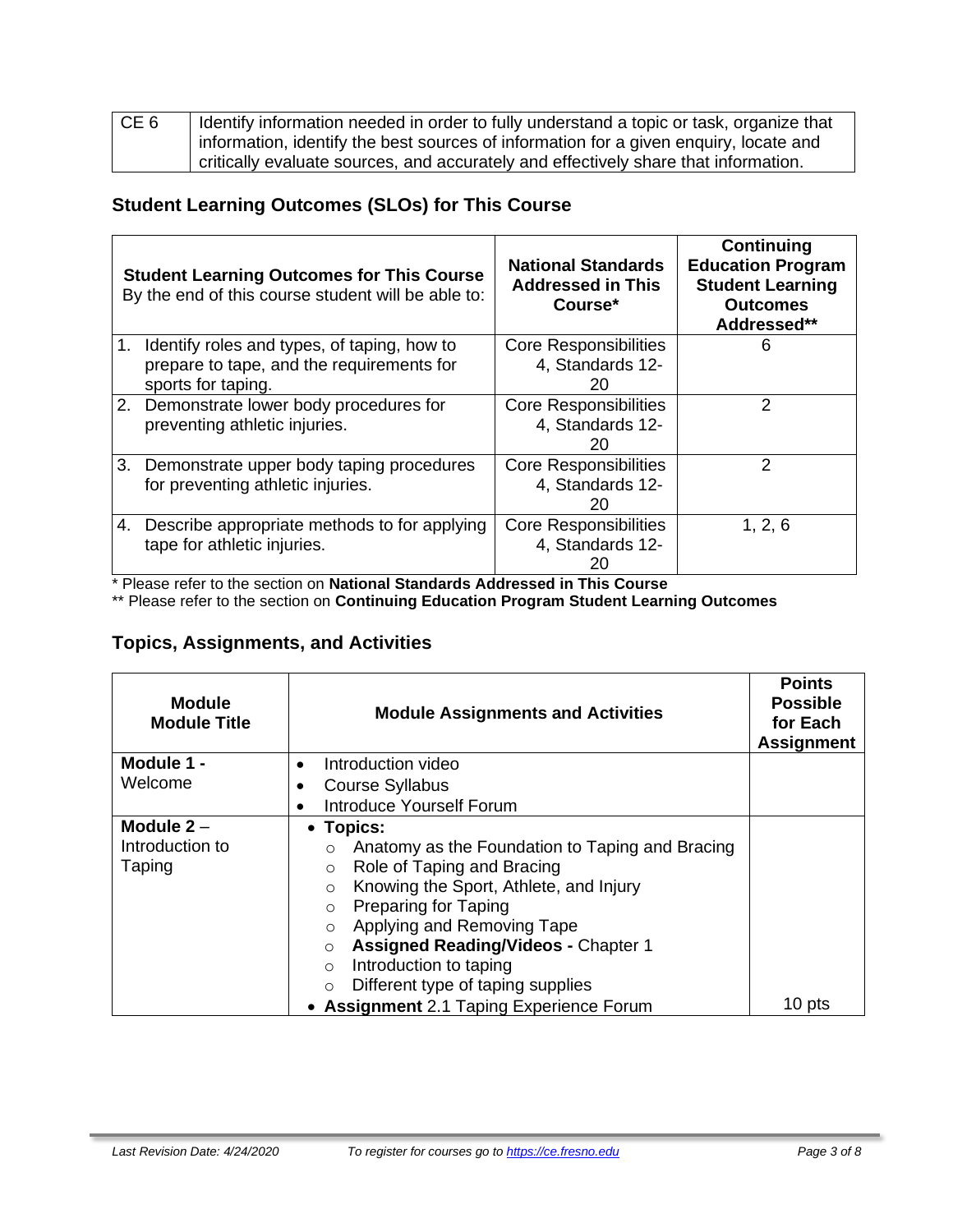| Module $3-$<br>• Topics:                                                                  |        |
|-------------------------------------------------------------------------------------------|--------|
| The Lower Body<br>o Ankle Sprains                                                         |        |
| <b>Achilles Tendon Strains and Tendinitis</b><br>$\circ$                                  |        |
| Arch Strains and Plantar Fasciitis Morton's<br>$\circ$                                    |        |
| Neuroma Great-Toe Sprains                                                                 |        |
| <b>Heel Contusions</b><br>$\circ$                                                         |        |
| <b>Shin Splints</b><br>$\circ$                                                            |        |
| <b>Blister Padding</b><br>$\circ$<br><b>Foot Orthotics</b><br>$\circ$                     |        |
| <b>Assigned Reading/Videos - Chapter 2 - Watch</b><br>$\circ$                             |        |
| the various taping videos for the injuries stated                                         |        |
| above                                                                                     |        |
| <b>Topics:</b>                                                                            |        |
| <b>Collateral and Cruciate Ligament Sprains</b><br>$\circ$                                |        |
| <b>Knee Braces</b><br>$\circ$                                                             |        |
| Knee Hyperextension<br>$\circ$                                                            |        |
| Patellofemoral Joint Pain<br>$\circ$<br>• Assigned Reading/Videos - Chapter 3 - Watch the |        |
| various taping videos for the injuries stated above                                       |        |
| <b>Topics:</b>                                                                            |        |
| Hip Strains, Thigh Strains<br>$\circ$                                                     |        |
| <b>Hip and Thigh Contusions</b><br>$\circ$                                                |        |
| • Assigned Reading/Videos - Chapter 4 - Watch the                                         |        |
| various taping videos for the injuries stated above                                       |        |
| • Assignment 3.1 Lower Body Taping Video                                                  | 90 pts |
| • Assignment 3.2 Lower Body Taping Video Forum                                            | 15 pts |
| • Assignment 3.3 Lower Body Injury Scenario                                               | 45 pts |
| Module $4-$<br>• Topics:                                                                  |        |
| The Upper Body<br>○ Acromioclavicular Joint Sprains                                       |        |
| <b>Glenohumeral Sprains</b><br>$\circ$<br>$\circ$ Arm Contusions                          |        |
| <b>Assigned Reading/Videos - Chapter 5 - Watch the</b>                                    |        |
| various taping videos for the injuries stated above                                       |        |
| • Topics:                                                                                 |        |
| <b>Elbow Sprains</b>                                                                      |        |
| <b>Elbow Hyperextension</b><br>$\circ$                                                    |        |
| Epicondylitis of the Humerus<br>O                                                         |        |
| Assigned Reading/Videos - Chapter 6 - Watch the                                           |        |
| various taping videos for the injuries stated above<br><b>Topics:</b>                     |        |
| o Wrist Sprains                                                                           |        |
| <b>Thumb Sprains</b><br>$\circ$                                                           |        |
| <b>Finger Sprains</b><br>$\circ$                                                          |        |
| <b>Tendon Ruptures and Avulsions</b><br>$\circ$                                           |        |
| • Assigned Reading/Videos - Chapter 7 - Watch the                                         |        |
| various taping videos for the injuries stated above                                       | 60 pts |
| <b>Assignment 4.1 Upper Taping Video Assignment</b>                                       |        |
| <b>Assignment 4.2 Upper Body Injury Scenario</b>                                          | 15 pts |

×.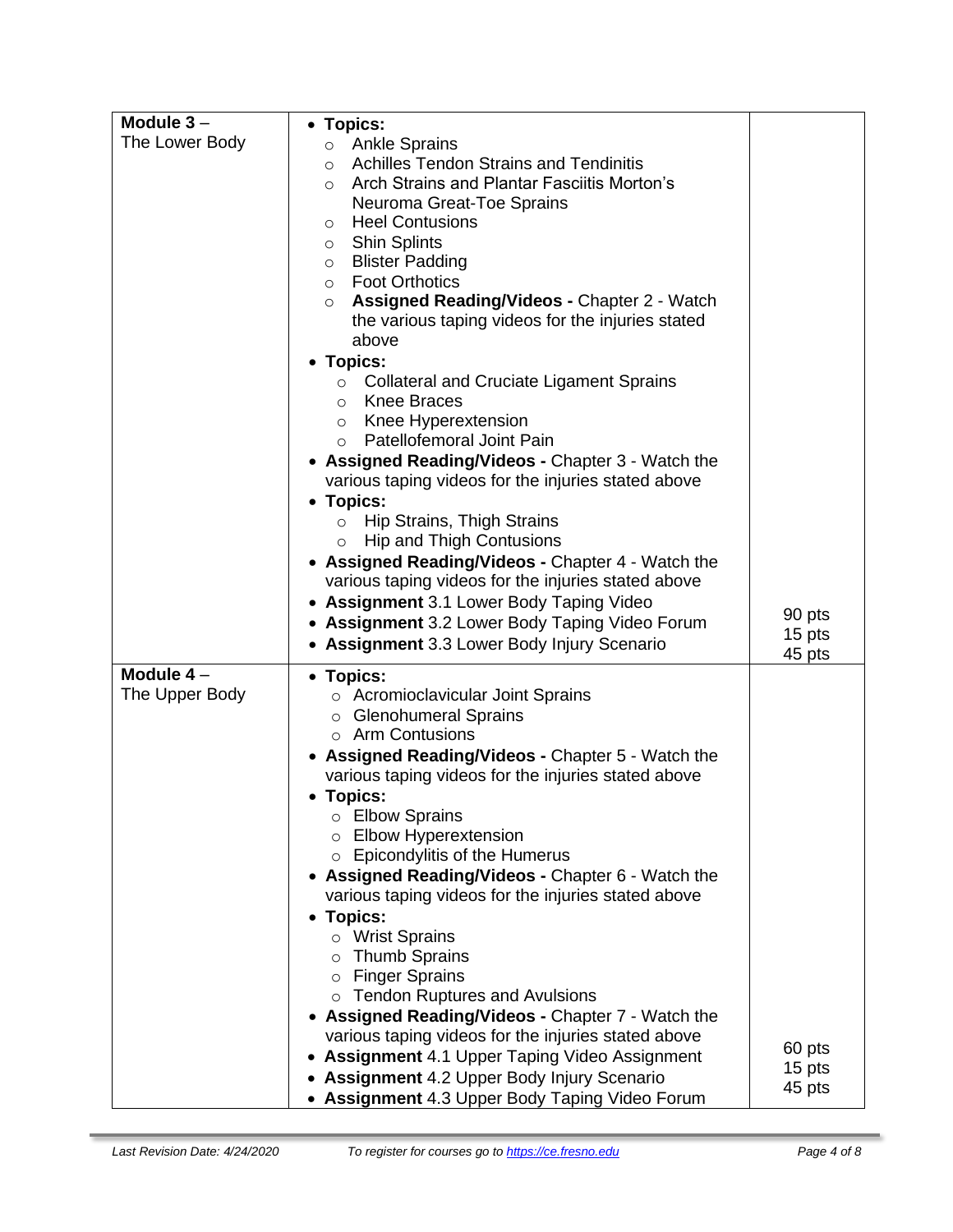| Course Wrap-up $-$<br>Grading and<br>Evaluation | • Final Reflection Forum<br>• Course Evaluation |                |
|-------------------------------------------------|-------------------------------------------------|----------------|
|                                                 | • Course Completion Checklist                   |                |
|                                                 | • Grade Request / Transcript Request            |                |
|                                                 | <b>TOTAL POINTS</b>                             | <b>280 pts</b> |

### **Grading Policies, Rubrics, and Requirements for Assignments**

#### **Grading Policies**

- Assignments will be graded per criteria presented in the course rubrics.
- $A = 90-100\%$  and  $B = 80-89\%$ , (anything below 80% will not receive credit.)
- Students must earn a minimum of 80% to received credit for the assignment.
- The discernment between an A or a B is at the discretion of the instructor based on the quality of work submitted (see course rubrics).
- Coursework falling short of a quality equaling a B or a Credit Grade will be returned with further instructions.
- All assignments must be completed to receive a grade and are expected to reflect the quality that teacher-training institutions require of professional educators. If completed assignments do not meet this standard, students will be notified with further instructions from the instructor.

| Grade     | <b>Percent</b> | <b>Description</b> | <b>Rubric</b>                                                                                                                                                                                      |
|-----------|----------------|--------------------|----------------------------------------------------------------------------------------------------------------------------------------------------------------------------------------------------|
| A         | 90-100%        | Excellent          | Meets all course/assignment<br>requirements, significant evidence of<br>subject mastery - excellent<br>demonstration of graduate level<br>professional development scholarship.                    |
| в         | 80-89%         | Very good          | Adequately meets the criteria for all<br>course/assignment requirements -<br>demonstrates subject competency and<br>very good graduate level professional<br>development scholarship.              |
| <b>NC</b> | Below 80%      | Unacceptable       | Does not meet the minimum criteria for<br>all course/assignment requirements and<br>demonstrated little, if any, evidence of<br>acceptable graduate level professional<br>development scholarship. |

#### **Grading Rubrics**

#### **Writing Requirements**

- **Superior:** Writing is clear, succinct, and reflects graduate level expectations. Clearly addresses all parts of the writing task. Maintains a consistent point of view and organizational structure. Include relevant facts, details, and explanations.
- **Standard:** Writing is acceptable with very few mistakes in grammar and spelling. Addresses most parts of the writing task. Maintains a mostly consistent point of view and organizational structure. Include mostly relevant facts, details, and explanations.
- **Sub-standard:** Writing contains noticeable mistakes in grammar and spelling. Does not address all parts of the writing task. Lacks a consistent point of view and organization structure. May include marginally relevant facts, details, and explanations.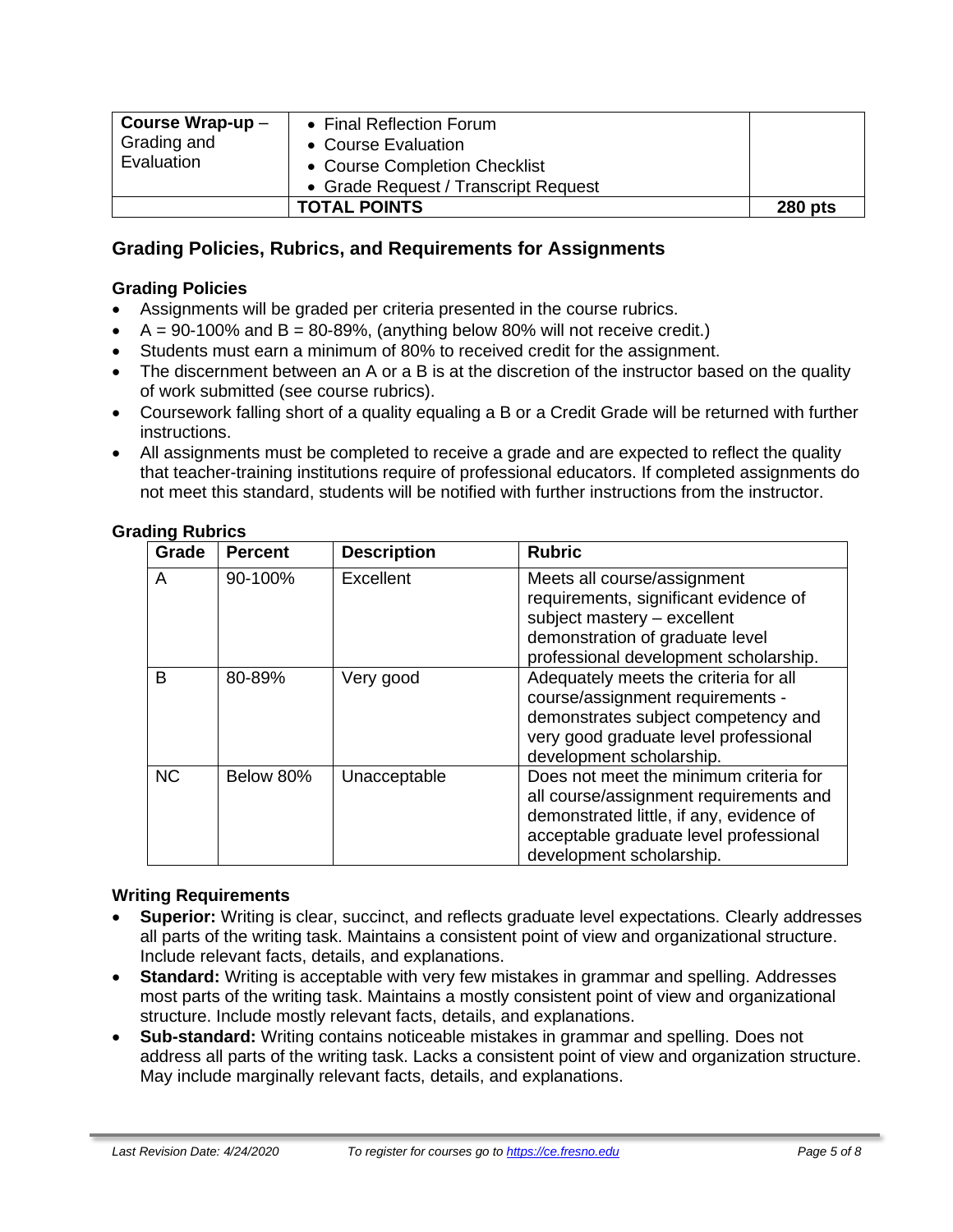### **Lesson Plan Requirements**

- **Superior:** Instructional goals and objectives clearly stated. Instructional strategies appropriate for learning outcome(s). Method for assessing student learning and evaluating instruction is clearly delineated and authentic. All materials necessary for student and teacher to complete lesson clearly listed.
- **Standard:** Instructional goals and objectives are stated but are not easy to understand. Some instructional strategies are appropriate for learning outcome(s). Method for assessing student learning and evaluating instruction is present. Most materials necessary for student and teacher to complete lesson are listed.
- **Sub-standard:** Instructional goals and objectives are not stated. Learners cannot tell what is expected of them. Instructional strategies are missing or strategies used are inappropriate. Method for assessing student learning and evaluating instruction is missing. Materials necessary for student and teacher to complete lesson are missing.

### **Discussion Forum Requirements**

- **Superior:** Response was at least 1 page (3 fully developed paragraphs) in length. Thoroughly answered all the posed questions, followed all the assignment directions, proper grammar and no spelling errors. Language is clear, concise, and easy to understand. Uses terminology appropriately and is logically organized.
- **Standard:** Response was ½ to 1 page in length (2-3 fully developed paragraphs). Answered all the questions but did not provide an in-depth analysis, followed most of the assignment directions, proper grammar and no spelling errors. Language is comprehensible, but there a few passages that are difficult to understand. The organization is generally good.
- **Sub-standard:** Response was less than ½ page in length (1 paragraph). Did not answer all the required questions and/or statements or responses were superficial, vague, or unclear, did not follow the assignment directions, many grammar and spelling errors. Is adequately written, but may use some terms incorrectly; may need to be read two or more times to be understood.

### **Instructor/Student Contact Information**

Throughout the course participants will be communicating with the instructor and their classmates on a regular basis using asynchronous discussion forums. A virtual office is utilized for class questions and students are provided with instructor contact information in the event they want to make email or phone contact. In addition, students are encouraged to email or phone the instructor at any time. Students will also receive feedback on the required assignments as they are submitted.

### **Discussion Forums**

Participation is an important expectation of this course and all online courses. Online discussions promote reflection and analysis while allowing students to appreciate and evaluate positions that others express. While students may not be engaging with the same students throughout this course they will be expected to offer comments, questions, and replies to the discussion question whenever possible. The faculty role in the discussion forum is that of an observer and facilitator.

### **Coursework Hours**

Based on the Carnegie Unit standard, a unit of graduate credit measures academic credit based on the number of hours the student is engaged in learning. This includes all time spent on the course: reading the textbook, watching videos, listening to audio lessons, researching topics, writing papers, creating projects, developing lesson plans, posting to discussion boards, etc. Coursework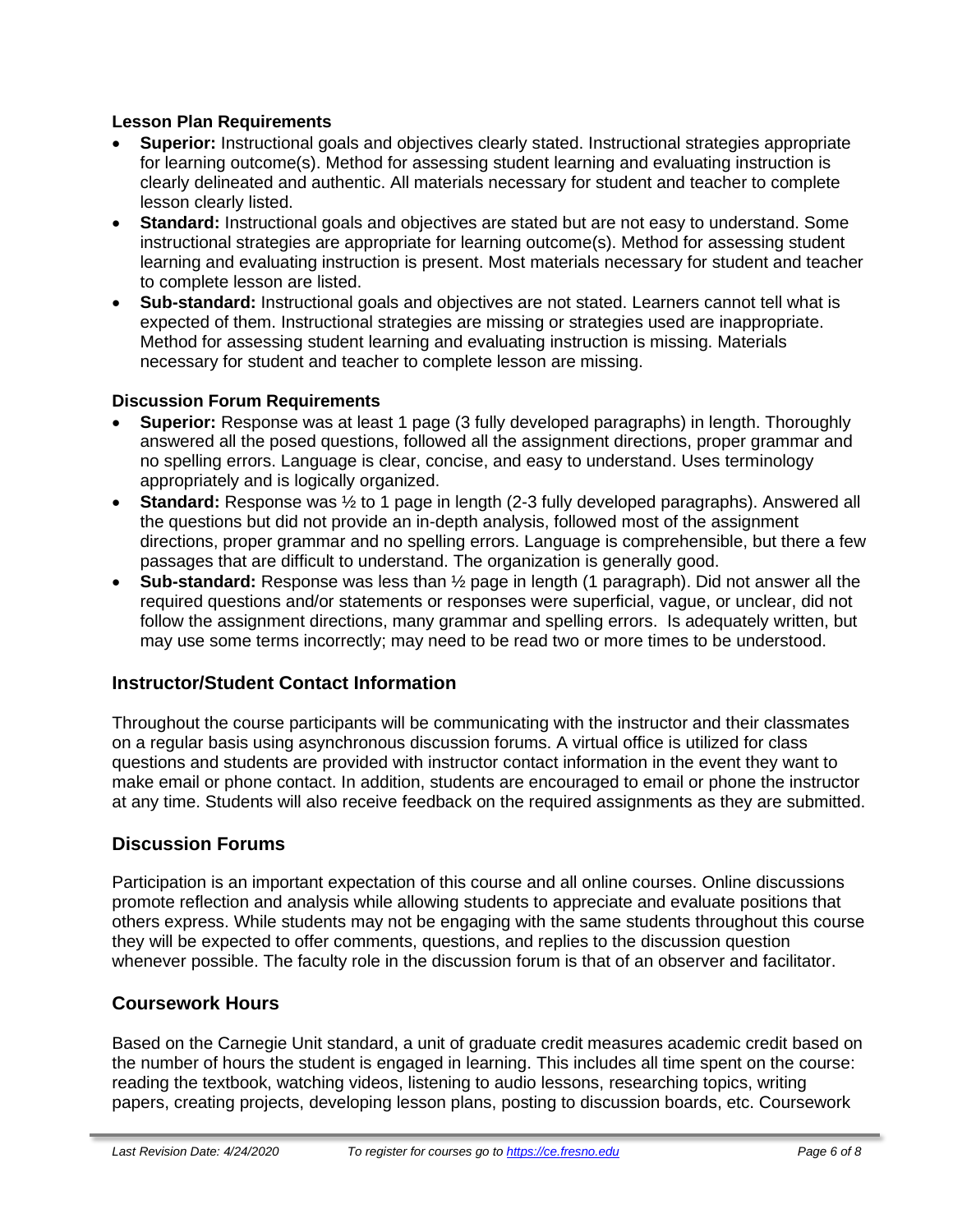offered for FPU Continuing Education graduate credit adheres to 45 hours per semester unit for the 900-level courses. Therefore, a student will spend approximately 90 hours on a typical 2-unit course or 135 hours on a typical 3-unit course.

### **Services for Students with Disabilities**

Students with disabilities are eligible for reasonable accommodations in their academic work in all classes. In order to receive assistance, the student with a disability must provide the Academic Support Center with documentation, which describes the specific disability. The documentation must be from a qualified professional in the area of the disability (i.e. psychologist, physician or educational diagnostician). Students with disabilities should contact the Academic Support Center to discuss academic and other needs as soon as they are diagnosed with a disability. Once documentation is on file, arrangements for reasonable accommodations can be made. For more information and for downloadable forms, please go to [https://www.fresno.edu/students/academic](https://www.fresno.edu/students/academic-support/services-students-disabilities)[support/services-students-disabilities.](https://www.fresno.edu/students/academic-support/services-students-disabilities)

### **Plagiarism and Academic Honesty**

All people participating in the educational process at Fresno Pacific University are expected to pursue honesty and integrity in all aspects of their academic work. Academic dishonesty, including plagiarism, will be handled per the procedures set forth in the Fresno Pacific University Catalogue <https://www.fresno.edu/students/registrars-office/academic-catalogs>

### **Technology Requirements**

To successfully complete the course requirements, course participants will need Internet access, can send and receive email, know how to manage simple files in a word processing program, and have a basic understanding of the Internet. Please remember that the instructor is not able to offer technical support. If you need technical support, please contact your Internet Service Provider.

**Moodle:** This course will be delivered totally online. Moodle is a learning management system that provides students access to online resources, documents, graded assignments, quizzes, discussion forums, etc. Moodle is easy to learn and has a friendly user interface. To learn more about Moodle, go to [https://docs.moodle.org/33/en/Student\\_FAQ.](https://docs.moodle.org/33/en/Student_FAQ) There are also some student tutorials on the Center for Online Learning website at Fresno Pacific University - [https://col.fresno.edu/student.](https://col.fresno.edu/student)

**Moodle Site Login and Passwords:** Students will need to have internet access to log onto [https://ce-connect.fresno.edu.](https://ce-connect.fresno.edu/) The username and password numbers for Moodle access will be sent to you by the university using the email address you submitted at the time of registration. The instructor will then contact you with a welcome communication. If you need help with your username and password recovery, please contact the Continuing Education office at (800) 372- 5505 or (559) 453-2000 during regular office hours - Mon-Fri 8:00 am to 5:00 pm. or email them at [prof.dev@fresno.edu.](mailto:prof.dev@fresno.edu)

**Getting Help with Moodle:** If you need help with Moodle, please contact the Center for Online Learning (COL), by telephone or the website. Help by phone (559) 453-3460 is available Mon-Thurs 8:00 am to 8:00 pm and on Fridays from 8:00 am to 5:00 pm, or by filling out a "Request Services" form at [https://col.fresno.edu/contact/request-services.](https://col.fresno.edu/contact/request-services) Please identify that you are with the "School = Continuing Education".